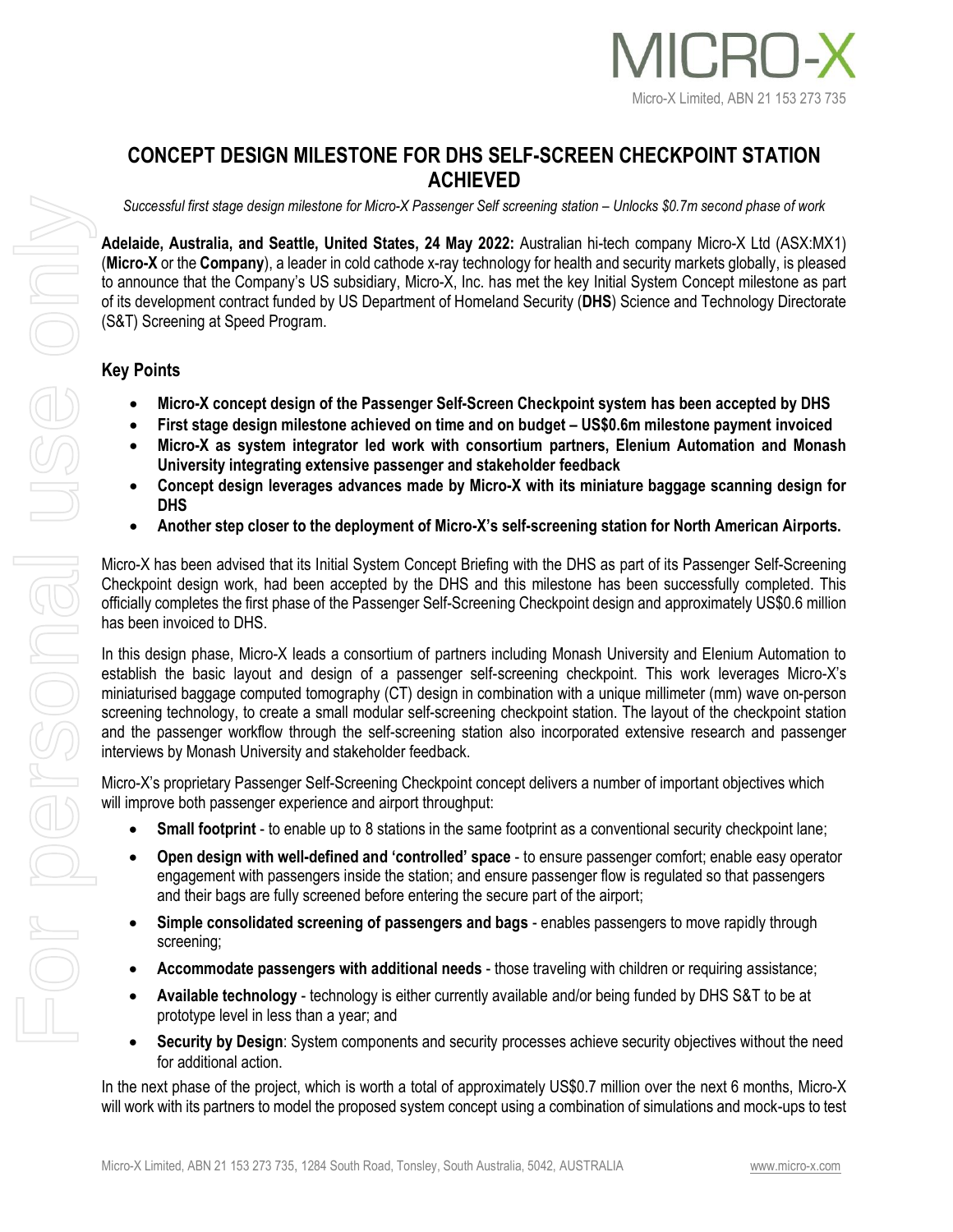

and further refine the concept. During this phase, Micro-X will also continue to refine the workflow through the system to meet the needs of a range of airplane passengers and to include the developments made in the miniaturised CT and mmwave on-person screening. Micro-X will conclude this next phase by testing the new concept with passengers, airline and airport representatives, and DHS and TSA representatives in our Seattle Office.

Dr Brian Gonzales, Micro-X Inc. CEO & General Manager of the Checkpoints Business Unit, commented:

*"Formally presenting this new refined self-screening checkpoint concept to DHS is an exciting milestone for Micro-X and it represents the culmination of significant research and system design effort lead by Micro-X and conducted in Australia, the US, and Europe. We are excited to see the self-screening concept transforming from a blue-sky vision into a realistic and feasible system. Our concept shows that the combination of our unique miniaturized x-ray technology with the many advances in passenger automation and screening could dramatically improve passenger experience and increase passenger throughput, all while sustaining or even improving the level of security at the airport checkpoint"*



**Above: Proposed Self-Screening Checkpoint Design in same footprint as Conventional checkpoint lane**

– ENDS –